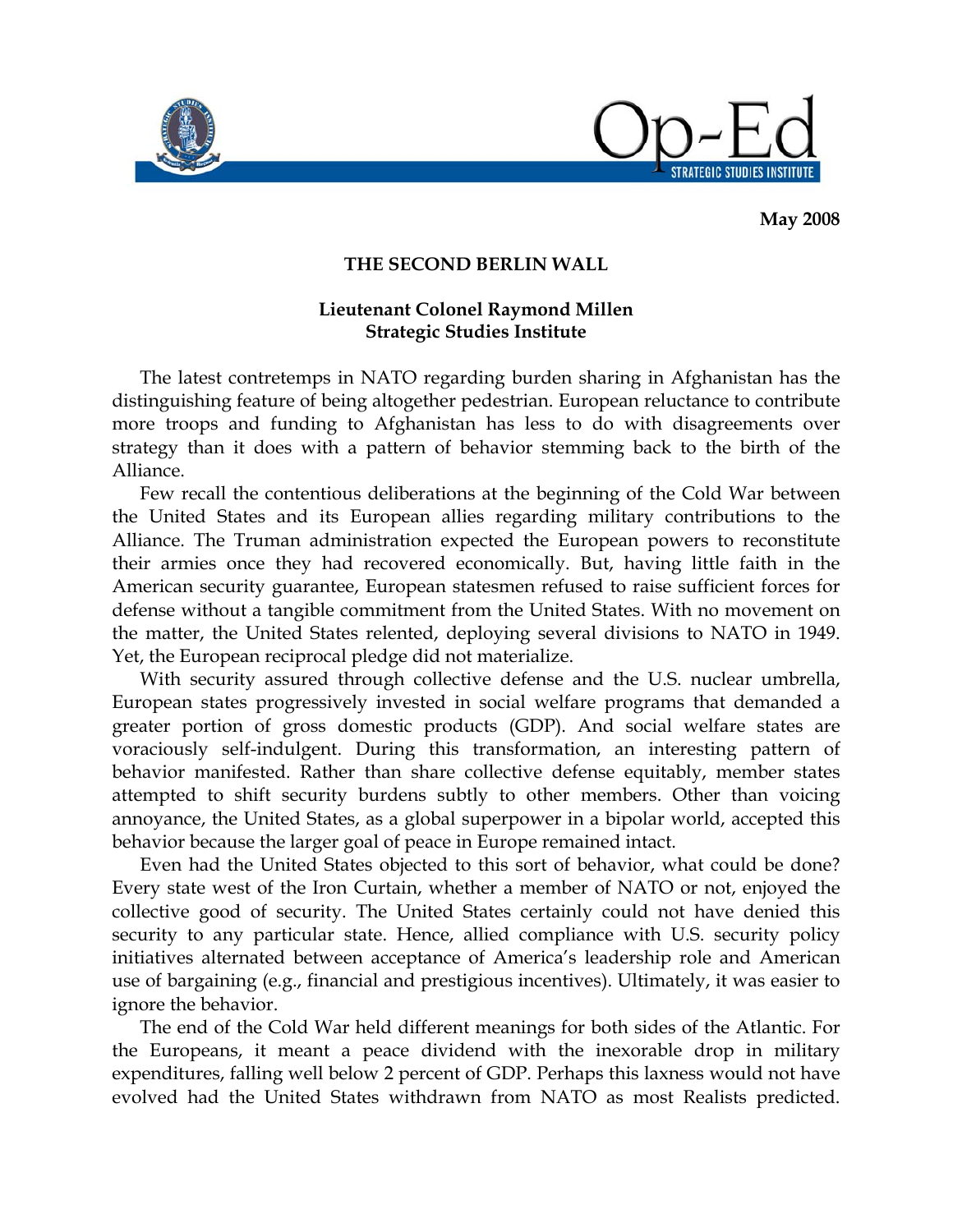However, the United States, ever fearful of a security dilemma emerging again in Europe, sought to keep a united Germany subordinated to NATO, while also using the prospect of NATO membership to moderate the behavior of Central and East European states. With both policy vectors, the United States was eminently successful, but then, reacting to questions of NATO's continued relevance, the Alliance added collective security missions to its repertoire. Whether the Europeans understood the implications of collective security or simply went along, never believing in its implementation, is anyone's guess.

 With the extension of the U.S. security commitment to Europe affirmed, along with the rise of the European Union (EU) in 1993, there arose among European statesmen a nontraditional view of foreign and security policy. The centerpiece of this new policy would rest on international institutions, regimes, and other normative devices to undergird security and stability. In theory, this approach obviated the need for high military readiness, which declined precipitously, and permitted even greater budgetary allocations toward social welfare programs, much to the satisfaction of everyone except for the United States.

 Much to the chagrin of western European statesmen, Hobbes' state of nature threw cold water on the soft power approach in Bosnia, Croatia, and Kosovo, requiring American intervention (under the aegis of NATO) to resolve the conflicts. In response and with great fanfare, European governments pledged to improve military capabilities, first with the Defense Capabilities Initiative (DCI) and the Prague Capabilities Commitment (PCC), and, second, by the creation of the EU Rapid Reaction Force (EURRF) under the EU Headline Goal. Regrettably, European states did not increase military expenditures to meet the DCI/PCC goals, at least not with any type of urgency. Contrary to initial lofty pronouncements, the EURRF has not evolved into a European security pillar. Its offspring, the EU Battle Groups (EUBG), suffer from an inability to handle large crises and also from a lack of political will to deploy contingents into dangerous environments. Hence, the European security pillar is little more than a peacekeeping force with paltry combat capabilities.

 The dichotomy between European rhetoric and action regarding Afghanistan is certainly perplexing. In the wake of 9/11, NATO did provide some assets to Operation Enduring Freedom under Article V; the coalition in Afghanistan includes many non-NATO nations; and all participating governments agree with the overarching goals for Afghanistan. Yet, the majority of European governments consistently fail to deliver on their financial and military pledges, many of which date back to 2003. A plausible explanation may be that European statesmen are prisoners of their political systems.

 Fundamentally, European affinity for extravagant social welfare programs, the obsession with cutting military spending, and a distinct predilection for peacekeeping operations are manifestations of European political institutions. Because of their pluralistic design, parliamentary governments tend to be unduly influenced by the mercurial passions of the electorate. Moreover, coalition governments, that is, governments which lack a legislative majority and must form a government with other political parties, often experience paralysis over contentious issues and can even fall as a result.